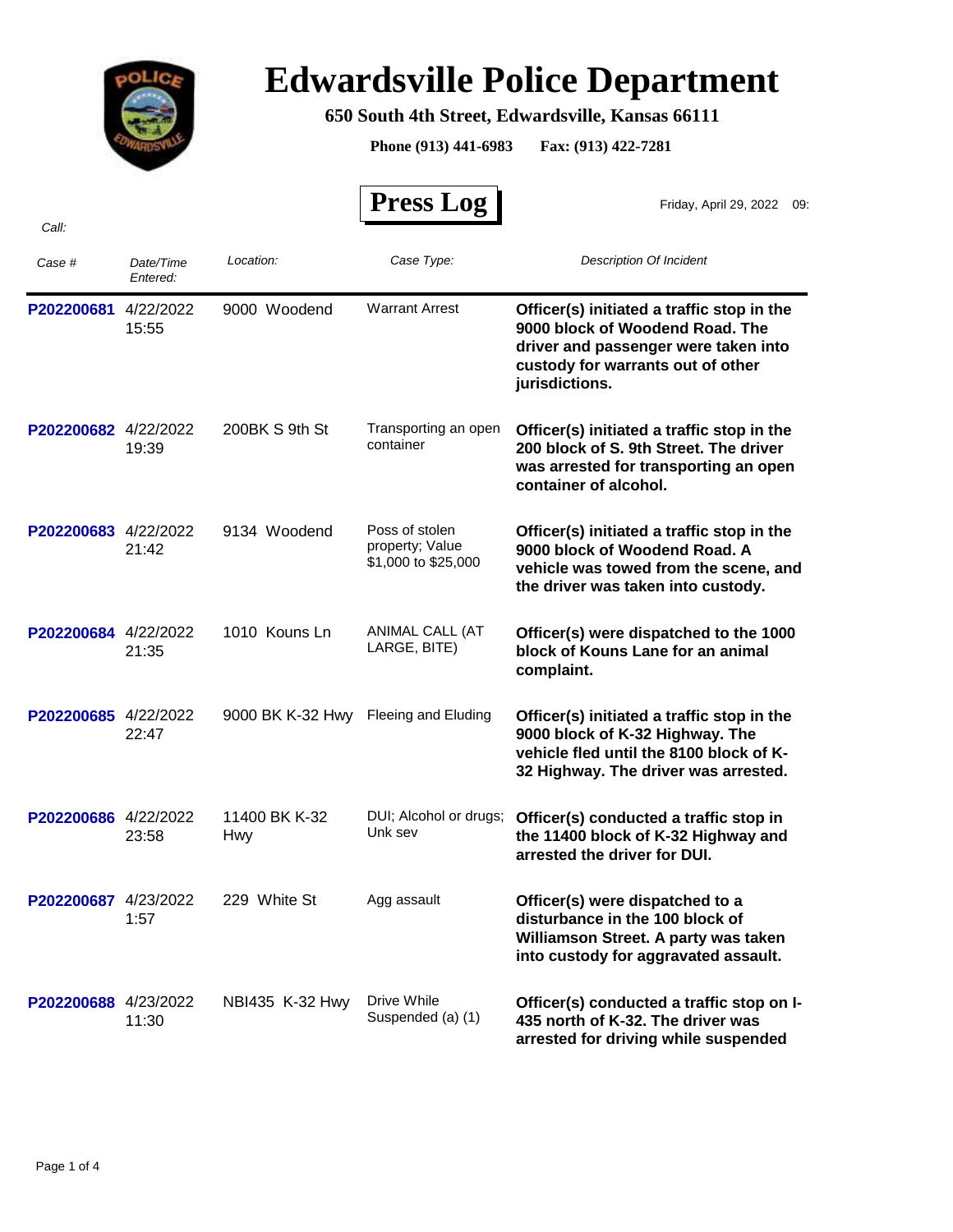| <b>Press Log</b> |  |
|------------------|--|
|------------------|--|

| Case #               | Date/Time<br>Entered: | Location:             | Case Type:                                             | <b>Description Of Incident</b>                                                                                                                                              |
|----------------------|-----------------------|-----------------------|--------------------------------------------------------|-----------------------------------------------------------------------------------------------------------------------------------------------------------------------------|
| P202200689           | 4/23/2022<br>15:59    | 9700 BK Kansas<br>Ave | Possession of<br>marijuana                             | Officer(s) initiated a traffic stop in the<br>9400 blk of Kansas Avenue. The driver<br>was arrested for possession of<br>marijuana.                                         |
| P202200690 4/23/2022 | 17:42                 | 2525 Midpoint Dr      | Battery                                                | Officer(s) were dispatched to the 2500<br>block of Midpoint Drive to investigate<br>a battery.                                                                              |
| P202200691           | 4/23/2022<br>22:40    | SBI435 K-32 Hwy       | <b>ASSIST OTHER</b><br>AGENCY                          | Officer(s) were dispatched to the<br>southbound on-ramp to I-435 from K-<br>32 Highway and assisted the Kansas<br>City, Kansas Police Department with a<br>roll-over crash. |
| P202200692 4/24/2022 | 7:04                  | 700 BK Blake St       | Possession of<br>marijuana                             | Officer(s) conducted a traffic stop in<br>the 700 block of Blake ST. The driver<br>was arrested for possession of<br>marijuana.                                             |
| P202200693 4/24/2022 | 9:34                  | SBI435 Kansas<br>Ave  | Possession of<br>marijuana                             | Officer(s) conducted an investigative<br>stop on the 9500 block of Kansas<br>Avenue. The driver was arrested for an<br>NCIC warrant and possession of<br>marijuana.         |
| P202200694 4/24/2022 | 21:52                 | 9700 BK K-32 Hwy      | DUI; Alcohol or drugs;<br>Unk sev                      | Officer(s) conducted a traffic stop in<br>the 9700 block of K-32 Highway and<br>arrested the driver for DUI.                                                                |
| P202200695 4/25/2022 | 10:00                 | 8900 BK Kansas<br>Ave | <b>Warrant Arrest</b>                                  | Officer(s) conducted an investigative<br>stop in the 8900 block of Kansas<br>Avenue. The passenger was arrested<br>for an Edwardsville warrant.                             |
| P202200696 4/24/2022 | 19:01                 | 400BK S 98th St       | Theft of prop<br>lost/mislaid; Owner<br>known < \$1500 | Officer(s) were dispatched to the 400<br>block of South 98th Street to<br>investigate a suspicious vehicle.                                                                 |
| P202200697 4/26/2022 | 7:01                  | 700 BK Blake St       | <b>Missing Person</b>                                  | Officer(s) investigated a missing<br>person in the 700 block of Blake Street.                                                                                               |
| P202200698 4/26/2022 | 8:25                  | 412 Newton St         | Code Violation -<br><b>Environmental Code</b>          | The CSO inspected prohibited<br>conditions in the 400 Block of Newton<br>Street.                                                                                            |

*Call:*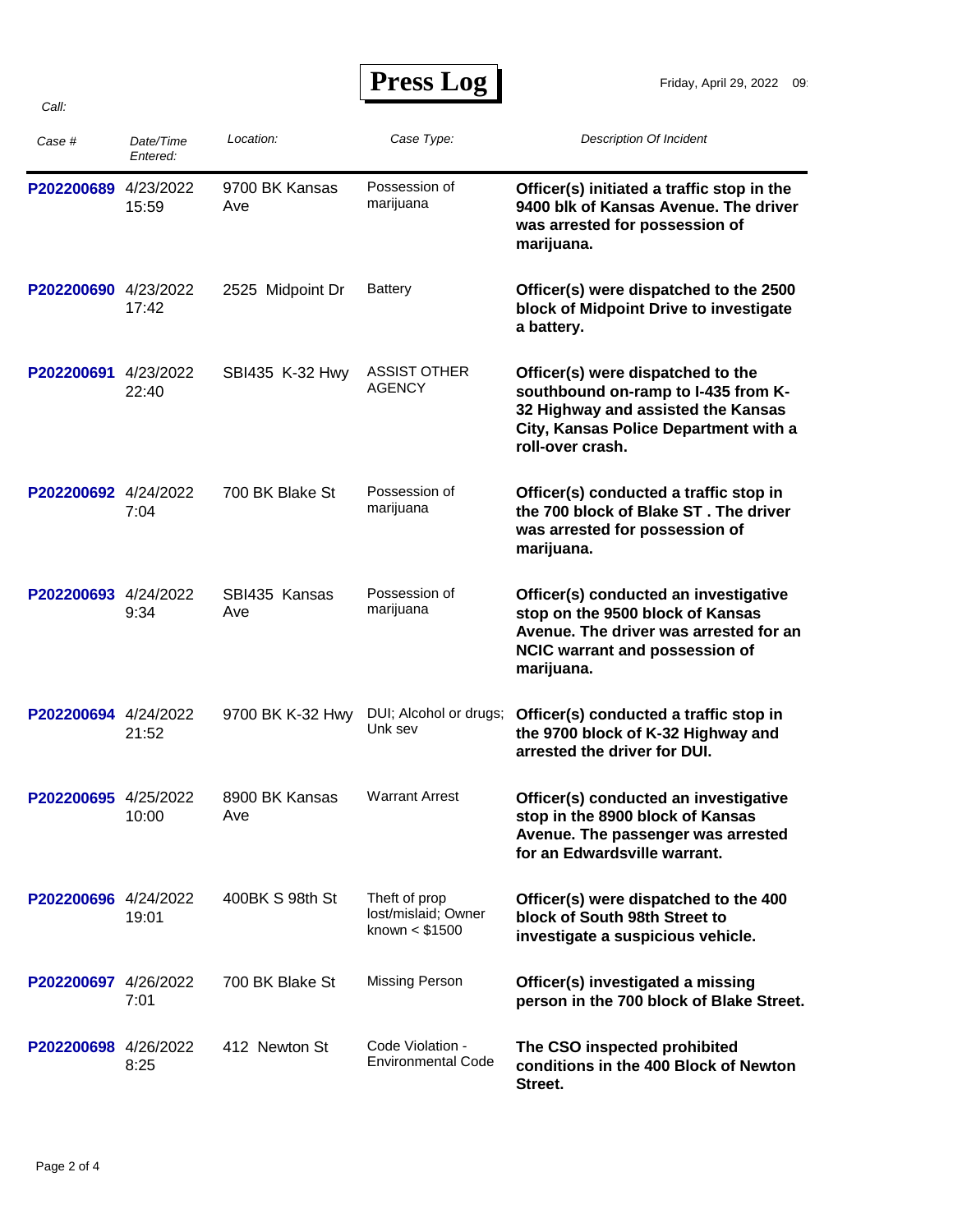| <b>Press Log</b> |  |
|------------------|--|
|------------------|--|

| Case #               | Date/Time<br>Entered: | Location:                  | Case Type:                                    | <b>Description Of Incident</b>                                                                                                                               |
|----------------------|-----------------------|----------------------------|-----------------------------------------------|--------------------------------------------------------------------------------------------------------------------------------------------------------------|
| P202200699           | 4/26/2022<br>9:20     | 10620 Shawnee<br><b>St</b> | Code Violation -<br><b>Environmental Code</b> | The CSO inspected prohibited<br>conditions in the 10600 Block of<br><b>Shawnee Road.</b>                                                                     |
| P202200700 4/26/2022 | 13:49                 | 610 Edwardsville<br>Dr     | SUICIDE -<br>COMPLETED/ATTEM<br><b>PTED</b>   | Officer(s) investigated a suicidal<br>subject in the 600 block of<br><b>Edwardsville Drive.</b>                                                              |
| P202200701           | 4/26/2022<br>17:09    | 9000 BK Woodend<br>Rd      | <b>TOW REPORT</b>                             | Officer(s) initiated a traffic stop in the<br>9000 block of Woodend Road and<br>towed the vehicle.                                                           |
| P202200702 4/26/2022 | 17:52                 | 9100 K-32 Hwy              | Drive While<br>Suspended (a) (1)              | Officer(s) conducted a traffic stop in<br>the 9100 block of K-32 Highway. The<br>driver was arrested for driving while<br>suspended.                         |
| P202200703 4/26/2022 | 18:56                 | 9025 Johnson Dr            | <b>Warrant Arrest</b>                         | Officer(s) served an Edwardsville<br>municipal warrant.                                                                                                      |
| P202200704 4/26/2022 | 21:20                 | 751 Blake St               | Drive While<br>Suspended (a) (1)              | Officer(s) initiated a traffic stop in the<br>700 block of Blake Street. The driver<br>was found to be driving with a<br>suspended license and was arrested. |
| P202200706 4/27/2022 | 8:20                  | SBI435 Woodend<br>Rd       | Drive While<br>Suspended (a) (1)              | Officer(s) conducted a traffic stop on<br>southbound I-435 just north of<br>Woodend Road. The driver was<br>arrested for driving while suspended.            |
| P202200707 4/27/2022 | 12:30                 | 27745 W 159th St           | <b>Warrant Arrest</b>                         | Officer(s) served a municipal warrant.                                                                                                                       |
| P202200708 4/27/2022 | 10:22                 | 1600 BK<br>Edwardsville Dr | ANIMAL CALL (AT<br>LARGE, BITE)               | The CSO responded to a deceased<br>animal call in the 1600 Blk of<br><b>Edwardsville Drive.</b>                                                              |
| P202200709 4/26/2022 | 12:35                 | 9775 Swartz Rd             | Criminal littering;<br>Private property       | The CSO investigated illegal dumping<br>in the 9700 block of Swartz Road.                                                                                    |
| P202200710 4/27/2022 | 13:39                 | 9600 Woodend               | Possession of<br>marijuana                    | Officer(s) investigated a traffic stop in<br>the 9600 block of Woodend Rd. The<br>passenger was arrested for<br>possessing a controlled substance.           |

*Call:*